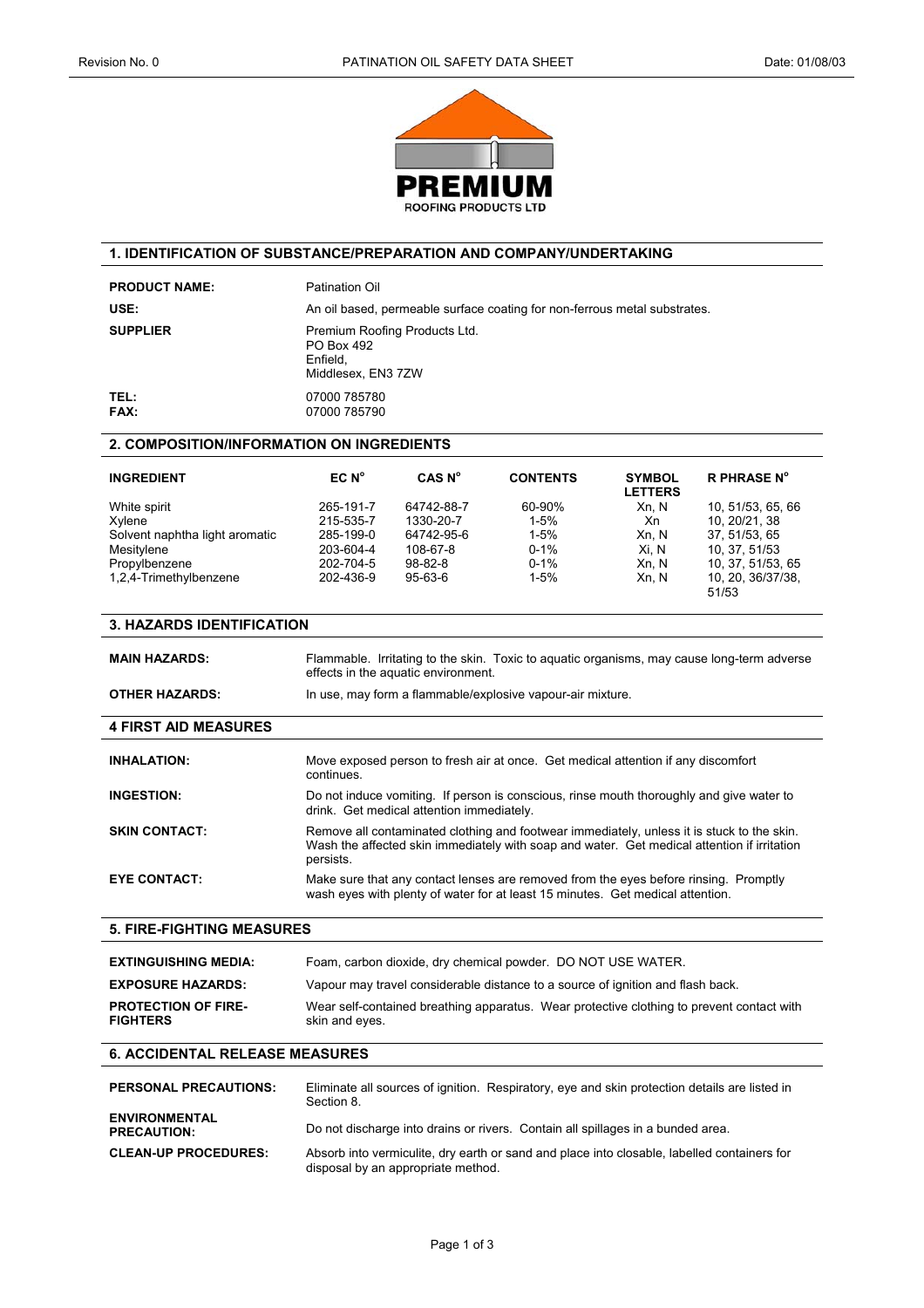| <b>HANDLING PRECAUTIONS:</b>                    | Ensure working area is well ventilated and avoid breathing vapours. Keep away from<br>sources of ignition.                                                                             |                          |                        |                       |  |
|-------------------------------------------------|----------------------------------------------------------------------------------------------------------------------------------------------------------------------------------------|--------------------------|------------------------|-----------------------|--|
| <b>STORAGE PRECAUTIONS:</b>                     | Store in a cool, dry, well ventilated area and keep container tightly closed. Keep away from<br>oxidisers, heat and flames. Keep in original packaging. Keep out of reach of children. |                          |                        |                       |  |
| <b>8. EXPOSURE CONTROLS/PERSONAL PROTECTION</b> |                                                                                                                                                                                        |                          |                        |                       |  |
| <b>EXPOSURE LIMIT VALUES:</b>                   | <b>INGREDIENT</b>                                                                                                                                                                      | CAS N <sup>o</sup>       | LTEL (8 hrs<br>TWA)    | <b>STEL (15 min)</b>  |  |
|                                                 | White spirit                                                                                                                                                                           | 64742-88-7               | 1000 mg/m <sup>3</sup> |                       |  |
|                                                 | Xylene                                                                                                                                                                                 | 1330-20-7                | 50 ppm(Sk)             | $100$ ppm $(Sk)$      |  |
|                                                 | Propylbenzene<br>1,2,4-Trimethylbenzene                                                                                                                                                | $98 - 82 - 8$<br>95-63-6 | 25 ppm(Sk)<br>25 ppm   | 50 ppm(Sk)<br>No std. |  |
| <b>VENTILATION:</b>                             | Provide adequate general and local exhaust ventilation.                                                                                                                                |                          |                        |                       |  |
| <b>RESPIRATORY PROTECTION:</b>                  | Self contained breathing apparatus must be available in case of emergency.                                                                                                             |                          |                        |                       |  |
| <b>HAND PROTECTION:</b>                         | Use protective gloves.                                                                                                                                                                 |                          |                        |                       |  |
| <b>EYE PROTECTION:</b>                          | Use approved safety goggles or face shield.                                                                                                                                            |                          |                        |                       |  |
| <b>SKIN PROTECTION:</b>                         | Wear appropriate clothing to prevent the possibility of liquid contact and repeated or<br>prolonged vapour contact.                                                                    |                          |                        |                       |  |

| <b>APPEARANCE:</b>          | Liauid                         | <b>ODOUR:</b>                 | Characteristic hydrocarbon |
|-----------------------------|--------------------------------|-------------------------------|----------------------------|
| <b>BOILING POINT RANGE:</b> | 150-200°C                      | <b>FLASH POINT:</b>           | 37°C                       |
| <b>RELATIVE DENSITY:</b>    | 0.9 (approx) @ 20 $^{\circ}$ C | <b>SOLUBILITY (in water):</b> | Insoluble                  |

### **10 STABILITY AND REACTIVITY**

| <b>STABILITY:</b>                                           | Stable under normal conditions. Stable at room temperature.                            |
|-------------------------------------------------------------|----------------------------------------------------------------------------------------|
| <b>CONDITIONS TO AVOID:</b>                                 | Avoid heat, hot surfaces and sources of ignition.                                      |
| <b>MATERIALS TO AVOID:</b>                                  | Avoid contact with oxidising or reducing agents.                                       |
| <b>HAZARDOUS</b><br><b>DECOMPOSTION</b><br><b>PRODUCTS:</b> | Combustion of this material creates toxic fumes of carbon dioxide and carbon monoxide. |

## **11. TOXICOLOGICAL INFORMATION**

| May cause irritation of the respiratory system.                                              |
|----------------------------------------------------------------------------------------------|
| May cause stomach pain or vomiting                                                           |
| Irritating to skin. Acts as a defatting agent on skin. May cause cracking of skin and eczema |
| Irritating to eyes.                                                                          |
|                                                                                              |

# **12. ECOLOGICAL INFORMATION**

| <b>OTHER ADVERSE EFFECTS:</b>               | Toxic to aquatic organisms.                     |
|---------------------------------------------|-------------------------------------------------|
| <b>BIOACCUMULATIVE</b><br><b>POTENTIAL:</b> | Bioaccumulation potential.                      |
| <b>PERSISTENCE AND</b><br>DEGRADABILITY:    | Not biodegradable.                              |
| <b>MOBILITY:</b>                            | Readily absorbed into soil. Insoluble in water. |
|                                             |                                                 |

## **13. DISPOSAL CONSIDERATIONS**

| <b>WASTE FROM RESIDUES:</b>              | Dispose of product at a licensed waste collection point.                                                                                                                                                             |  |  |
|------------------------------------------|----------------------------------------------------------------------------------------------------------------------------------------------------------------------------------------------------------------------|--|--|
| <b>CONTAMINATED</b><br><b>PACKAGING:</b> | Separate the different packaging components. Incinerate plastic at a licensed installation.<br>Re-use or recycle metal packaging after decontamination. Additional local regulatory<br>requirements may be in force. |  |  |